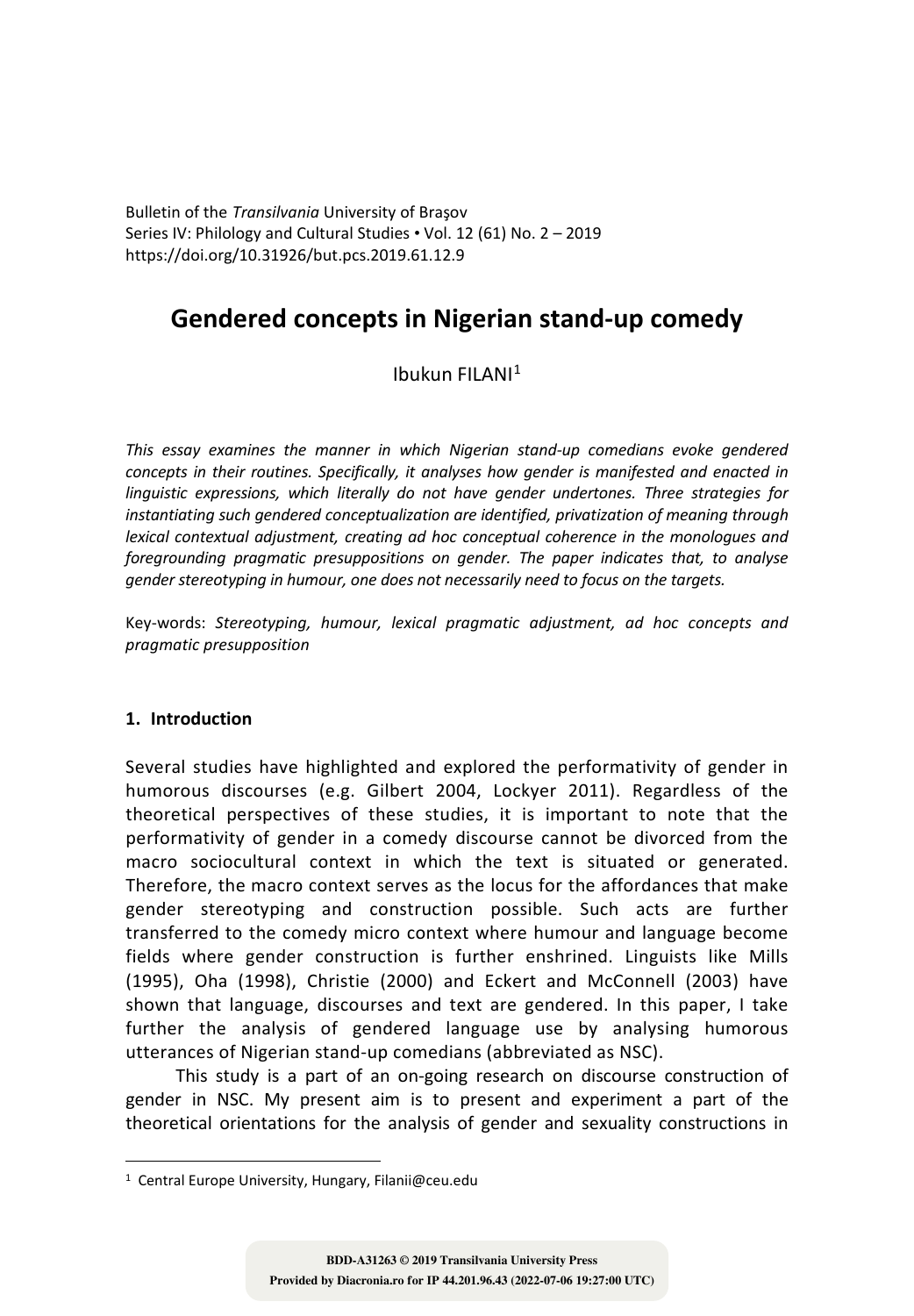Nigerian comedy contexts. Many Nigerian comedies focus on gender related subjects and stereotypes. In fact, much of their humour is based on construction of gender differences and identities. However, scholarly investigation into this aspect of Nigerian comedy is rather rare. A large percentage of linguistic investigation of NSC has been limited to formal linguistic concerns like pragmatic/linguistic strategies (Adetunji 2013), sociolinguistic analysis of language use (Raheem 2018), discourse and pragmatic theoretic conceptualizations of humour performance and the joke texts (Filani 2015a, 2015b). In my current project, I diverge from the mainstream formal approach to Nigerian humour in order to underscore its sociocultural dimensions with which it (re)defines and/or reinforce sociocultural values and beliefs. Specifically, in this paper, I examine the semantics of concepts in the jokes of Nigerian stand-up comedians in relation to gender identities in the wider Nigerian sociocultural context.

What makes investigating gender in Nigerian humorous discourse interesting is that the comedy texts could be used to portray feminist or masculine identity regardless of whether the initiator of the text is a (fe)male comedian. I must, however, note that Nigerian stand-up comedy space is androcentric in that there are more male comedians than female comedians. According to Adetunji (2013), female comedians "are not up to one-fifth of the total number of Nigerian stand-up comedians". This very much agrees with the conceptualization of stand-up comedy as male-dominated, not only in terms of number but also in terms of joke-texts and performative features which are perceived as traditionally male (see Lockyer 2011). In my view, the gender imbalance is not unconnected with the wider traditional patriarchal systems that disparage women as minority and offer them fewer opportunities. In a sub-Saharan African context like Nigeria, such patriarchal system seems to be upheld in the comedy genre.

According to Attardo (2011), humour is the technical term that is used to refer to anything that is perceived to be funny and amusing. Based on how the term humour is approached, studies on humour can be categorized into two groups: the first one consists of studies that are concerned with theorizing humour in the data analysed. These studies answer the question what makes humour. The second set of studies goes beyond accounting for humour and emphasizes the purpose to which humour is used. In these studies, humour is a means to an end. Mulkay's (1988) distinction of pure humour from applied humour reflects this distinction. In pure humour, the "serious" implications of jokes are rejected and denied while in applied humour, the humorous text is considered as a vehicle for serious meanings (Tsakona and Popa 2011). The perspective adopted in this study is that of applied humour since the stand-up humour is construed as an artefact which points to the reality works present in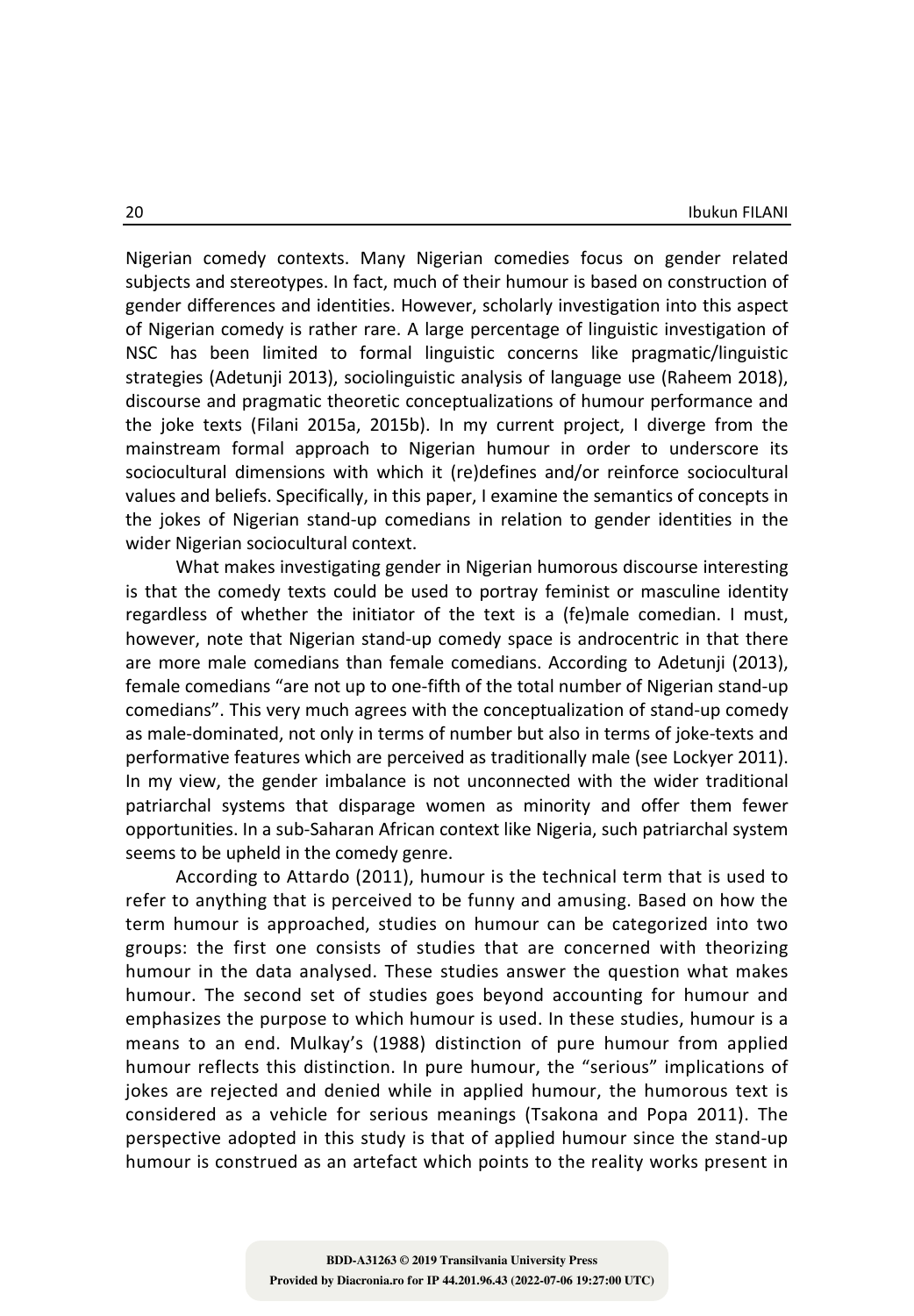the macro context of its production. Therefore, the jokes and utterances of the comedians are not just meant to make their audience laugh, but to point them to the social identity mappings in the country.

## **2. The stand-up humour**

Although stand-up comedy is often considered as nothing more than a lighthearted entertainment, its joke contents and performative strategies suggest that there is more to it. According to Waisanen (2011 p.140), it is "an invitation to view the world in certain ways and is therefore an intensely political act." Stand-up comedy, like other genre of humour, tells us about sociocultural issues identified in them. As Laineste (2008) opines, jokes' targets and content are dependent on the complex interaction of social, economic and cultural factors which operate in the environment where they are generated. Along this line, different theorizations of stand-up have been offered, for examples, "cultural affirmation and subversion" (Mintz 1985, 74) and "inherently rhetorical discourse" (Greenbaum 1999, 33). A linguistic investigation of stand-up comedy texts will help in pointing out how the mechanism of language and discourse structure is used in projecting the producers' ideology and philosophy. My research is centred on how language is used to achieve these ends in the Nigerian stand-up context.

My investigation is based on the thesis that humour, as a tool, can be used to perform gender (Chiaro and Baccolini 2014, Ruiz-Gurillo 2019). Ruiz-Gurillo (2019) contends that while many studies have analysed the nexus between gender and conversational humour (e.g. Holmes 2006), performance humour has received less attention from pragmatics, and other aspects of linguistics. This observation is also applicable to performance humour in Nigeria. Ruiz-Gurillo (2019) states that performance humour can be used to (de)construct normative gender identities and articulate alternative forms of sexuality. She further opines that doing gender through humour implies that jokes are being used to maintain or subvert gender boundaries and stereotypes inherent in the empowered masculine system. This could be seen wherever comedians touch on common topics like family, marriage, dating, sex, cooking, or doing house chores.

Compared with its counterpart in the UK and USA, NSC is relatively new in that it began in the mid-1990s. Nigerian stand-up performance is fashioned after stand-up performances in the USA and UK. It is typified by a comedian performing humorous monologues for a seated audience. However, the delineating practices are being blurred as many comedians now innovate diverse performative and theatrical strategies and reach their audiences through social media platforms like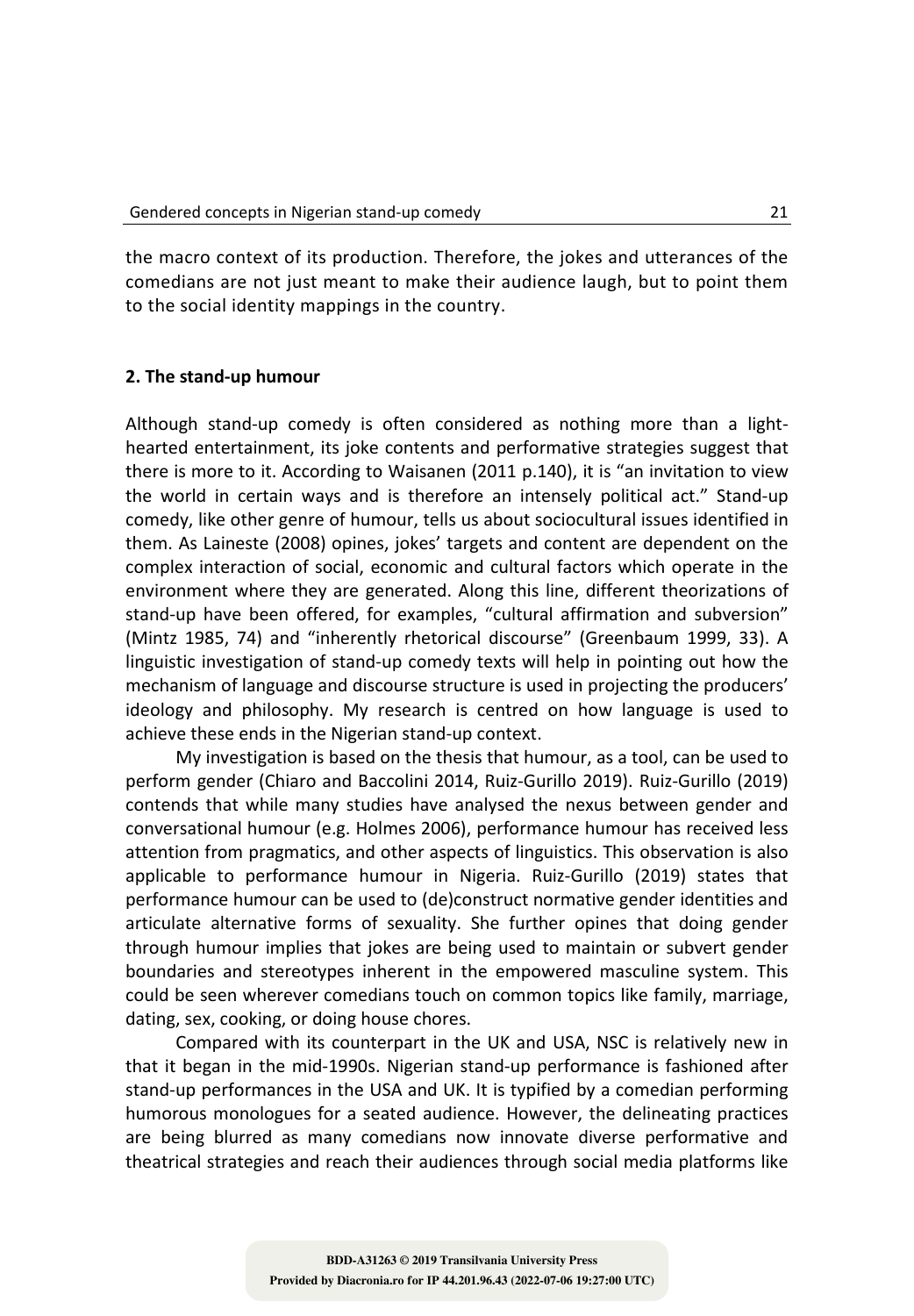Facebook, Instagram and Twitter. Also, there are instances of duet performances. The samples analysed in this paper were purposively selected from stand-up comedians who had appeared on *The Night of a Thousand Laughs,* a comedy roadshow, and the oldest and most popular source of stand-up in Nigeria. The aim in this essay is to demonstrate the workability of a linguistic-based approach that focuses on how words and the concepts they encode are used in achieving the humorous intentions of the stand-up comedians. Nigerian stand-up comedians perform in Nigerian Pidgin; however, for the purpose of analysis, I have presented only the translated forms of the excerpts. This has not affected the words and concepts analysed because Nigerian Pidgin is primarily based on English vocabulary. Therefore, the lexical items analysed were presented in English. For the purpose of illustration, the routines of four comedians Basketmouth, Okey Bakasi, Funny Bone and Helen Paul were targeted. The recorded version of the performance in VCDs and on YouTube served as the sources for the videos that were transcribed and translated.

## **3. Theoretical considerations**

Generally, script-based semantics has dominated the linguistic investigations of humour (e.g. Attardo 1994). The script-based approach views jokes as texts bearing two opposing scripts which are brought together by a trigger. The trigger makes the switch from one script to another possible. While commenting on Raskin's (1985) semantic script-based theory of humour, Attardo (2001) asserts that scripts are related to and evoked by lexical items, therefore, it is the lexical items in the joke that suggest the scripts. The script-based approach focuses on the overall semantic interpretation of the joke, however, an analytical framework which focuses on lexical choices of the humourist will be able to show how the conceptual coherence of the joke text contributes to the intension of the text producer and how it references social issues. Van Dijk (1985, 105) defines conceptual coherence as relations between individual concepts. Meanings are conceptual representations and are established from the language users' scripts (van Dijk 1985).

Conceptual semantics proposes that semantic description is different from experiential knowledge of the world, therefore, it considers meaning as a combination of linguistic knowledge and extra linguistic knowledge. It is a modular view of meaning in which conceptual structure, which houses different modes of cognition, "acts as an interface between the formal structures of language and other, non-linguistic modes of knowledge" (Geeraerts 2010, 138). Conceptual structures, therefore, contains not only the sub-categorization frames of words,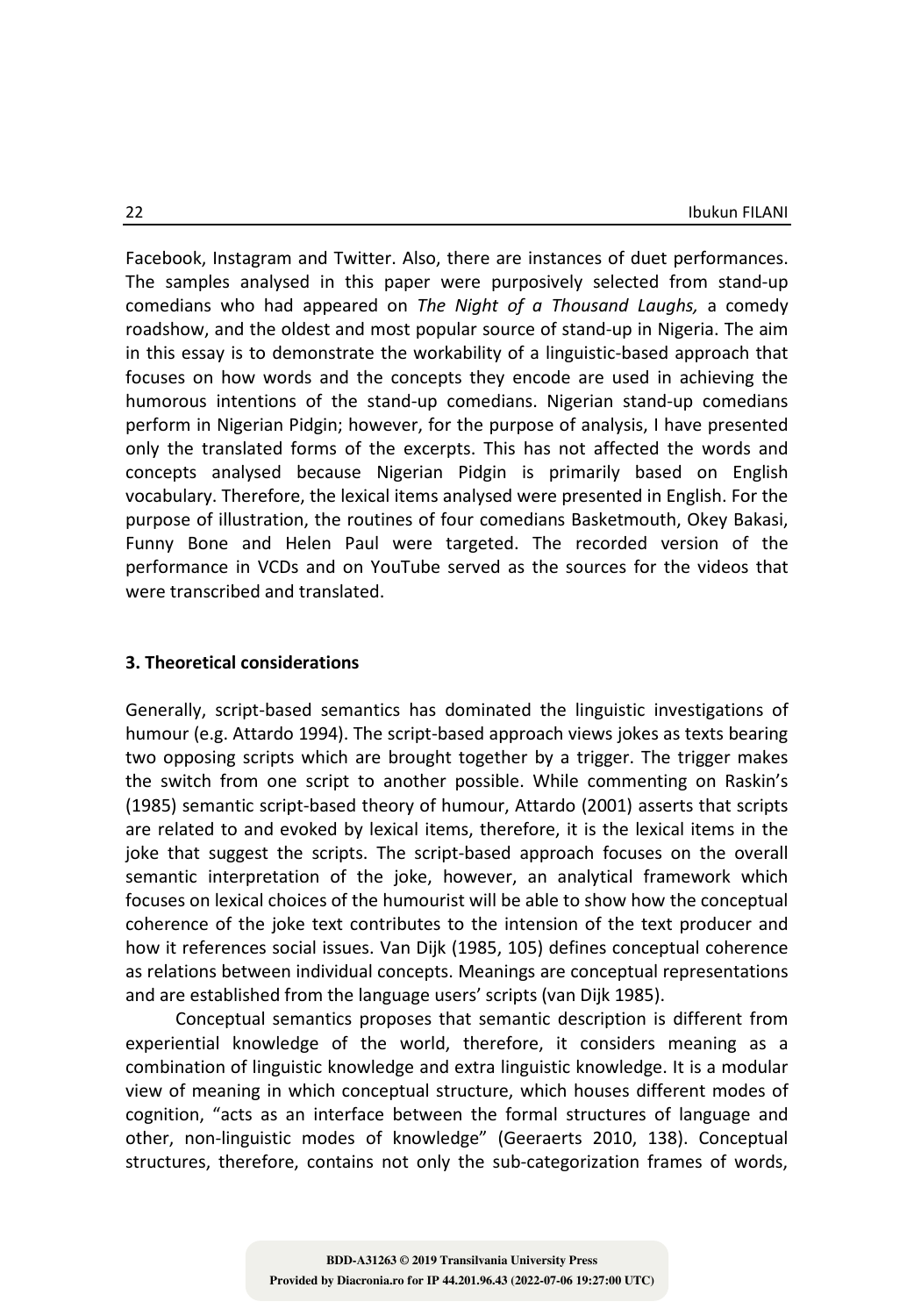but also other "modes of cognition like perceptual knowledge" (Geeraerts 2010, 138) and extra linguistic factors that are subjected to contextual modification (Geeraerts 2010, 137-142). Conceptual semantics, therefore, recognizes the impreciseness of the meanings of lexical items. Because of the impreciseness of the meaning of lexical items, Jackendoff (2002) argues that concepts have no direct onto-one correlation with lexical items. As shown by Kecskes (2013), it is possible to associate several concepts and/or meaning to a lexical item and vice versa. A concept may be identified with several expressions and a single expression may be used to refer to several concepts. This implies that speakers have many options with which they explicate their thoughts and express their intentions. What this means is that that the language space is opened-up for comedians to play with as they can wilfully associate any concept with any lexical item.

Meaning construction is central to any discourse. The pursuit of meaning and/or conceptualization of meanings through language choices drives the discourse. In the context of joke performance, the conceptualization of meanings is germane to how the comedian evokes humour. Jokes are culture and audience dependent. It is therefore expected that the comedian's conceptualization should be the same with the audience conceptualization and their shared culture. However, the comedians may evoke linguistic strategies and conceptual meanings which are not the same with that of the audience and which may not necessarily be obtainable in the shared culture. This is made possible because of the "indeterminacies and fuzzy boundaries of word meanings" (Geeraerts 2010, 141) and it amounts, in the linguistic/discourse sense, to "creative distortions" (Mintz 1985, 79). Because of this, stand-ups could create new situational meanings, absurd textual/conceptual coherence and evoke new concepts from existing lexical items. What a conceptual based approach to joke proposes is that the concepts foregrounded by the humourists, and which the audience can identify and interpret, enhance the humorousness of the routines.

An important implication of conceptual semantics for humour is the role of extra linguistic factors in the communication of humour. In his sociocognitive approach (SCA) to pragmatics, Kecskes (2013) identifies actual situational context (emergent common ground) and prior experience-based context (core-common ground). The first has to do with how language is used in the ongoing interaction while the second specifies that language users depend on their prior experienceknowledge of language and sociocultural knowledge/ experience, which is presumed to be mutual but is not necessarily so. Therefore, the prior experience could be private or public. It is generally expected that stand-ups should evoke the shared public knowledge in their monologues. However, they may favour the use of their own private experience. Likewise, audience members could be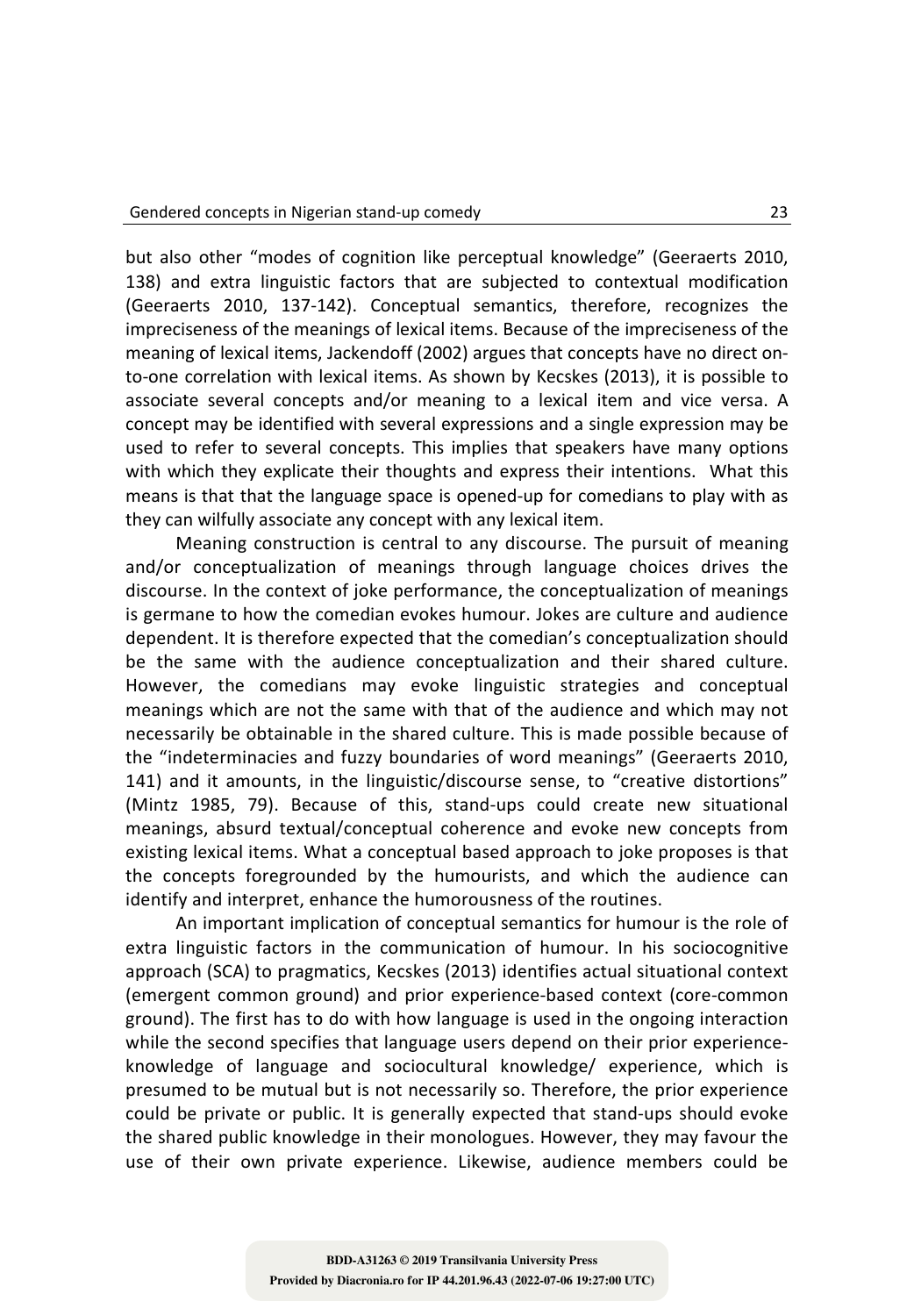egocentric and depend on their private context in interpreting the monologues. The comedic communication, therefore, relies on both the prior context and the actual situational context, that is, not only evoking the prior public experience, but jointly depending on the actual situational context. For instance, the speaker has the same prior knowledge of the linguistic meaning of words with the audience, however, s/he may choose to neglect denotations of words and use them differently (connotatively and stylistically) in the monologues. The conceptualization of meanings and the lexical items that encode them may be innovated by the comedian in the actual situational context. Kecskes argues that both the prior context and actual situational (emerging) context should be considered in the analysis: "both core common ground (assumed shared knowledge, a priori mental representation) and emergent common ground (emergent participant resource, a post facto emergence through use) converge to construct a socio-cultural background for communication" (Kecskes 2013, 154).

#### **4. On gender**

Many of the studies on gender and language use in linguistics have been influenced by the works of theorists like Robin Lakoff and Judith Butler (e.g. Mills 1995, Christie 2000, Eckert and McConnell-Ginet 2003). Specifically, these theorists argue that language and discourses are sexist (Mills 1995, Oha 1998, Christie 2000), and that gender is socially constructed though performative acts in language (Butler 1988). While not denying the stances of these studies in the present study and following Meyerhoff (1996), I take gender identity as a sociolinguistic variable, one of the many identities possessed by the participants-of-the-joke. This view is fed by the social identity theory which posits that an individual's various group identities are central to the development of self and they form the basis for their communicative behaviour. While the several identities of the comedians would determine the jokes they would perform and laugh at, they would resort to their gender identities in instantiating and interpreting gendered jokes. In gendered jokes, gender identity is more salient and foregrounded than any other forms of identities. As a variable for joke performance, I construe gender identity as being set-up by the joke to be performed. In other words, gender identity and gender construction are foregrounded in the stand-up humorous utterances based on the joke; therefore, it is just one of the many strategies the comedians could use to evoke humorous effects. This implies that gender identity is not always foregrounded in the performance, and that a gender bias joke is not necessarily known through the target of the joke. This perspective questions whether the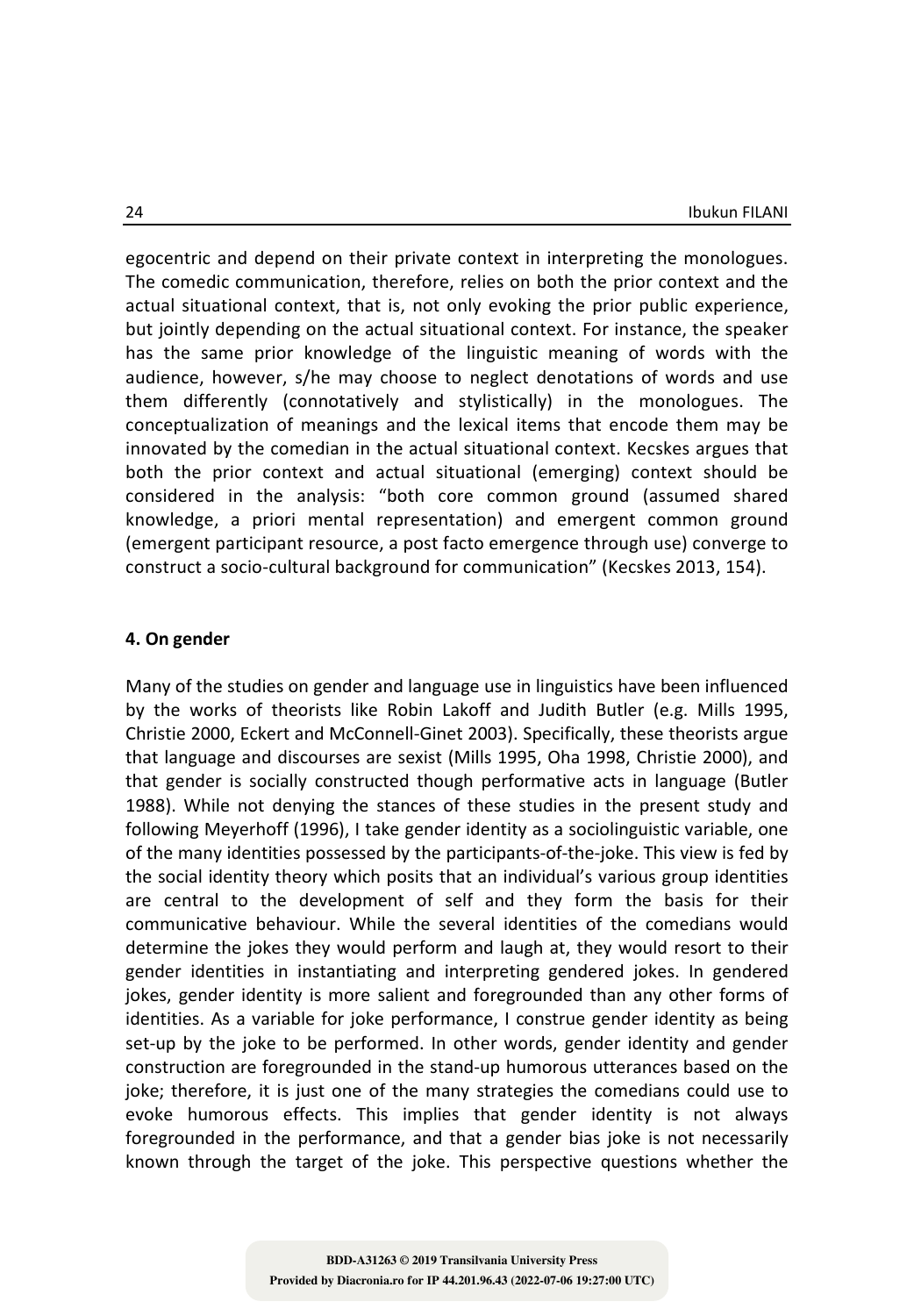comedian is performing or foregrounding her or his gender identity. The answer lies in how humour has been perceived. If the stand-up performance is viewed as applied humour, then it can be concluded that the projection of gender in the jokes represents what the comedians identify with.

# **5. Analysis**

By gendered concepts, I do not mean that there are lexical items, concepts, or linguistic units that are inherently or denotatively gendered and which are adopted by the comedians for the purpose of eliciting laughter. Rather, what the term "gendered concept" stands for in this paper is that comedians use lexical items, concepts or linguistic units that, prior to the humour performance, are not denotatively gendered and do not indicate the social category of gender. This stance does not take the proposition that language is gendered, rather, it suggests that gender is being performed in the context of stand-up comedy humour through linguistic and discourse strategies adopted by the comedians. These strategies inherently involve a deliberate pursuit of concepts or conceptualizations on the part of the comedians.

# **5.1. Privatization of concepts through lexical contextual adjustment**

In interactions, participants have two sources of information*-* the collective and private, and while they make their contributions, they could either use the collective information or the private one. Common ground theorists argue that for the interaction to be successful, participants should draw from the public source of information, or at least make what is taken from the private source communal. In NSC, it is common for the comedian to adopt the reverse order. Rather than dwelling on collective/public conceptualizations, they would rather adopt the strategy of privatization. Following Kecskes (2013), privatization is a strategy through which a participant individualizes the collective. It is making what initially has a common ground status to have a subjective individualized status. It entails taking assumptions, beliefs and propositions from the collective cultural model/norm and using them in an individualized manner in concrete interactional events.

Language and culture are systems of shared beliefs, norms, values and patterns. Words and the meaning they encode are based on conventions. It is expected that participants should reflect the shared pattern of the semantics of language units in their discourses. However, because words are fuzzy-edged and the concepts they encode are not the same in all situational use, it is possible for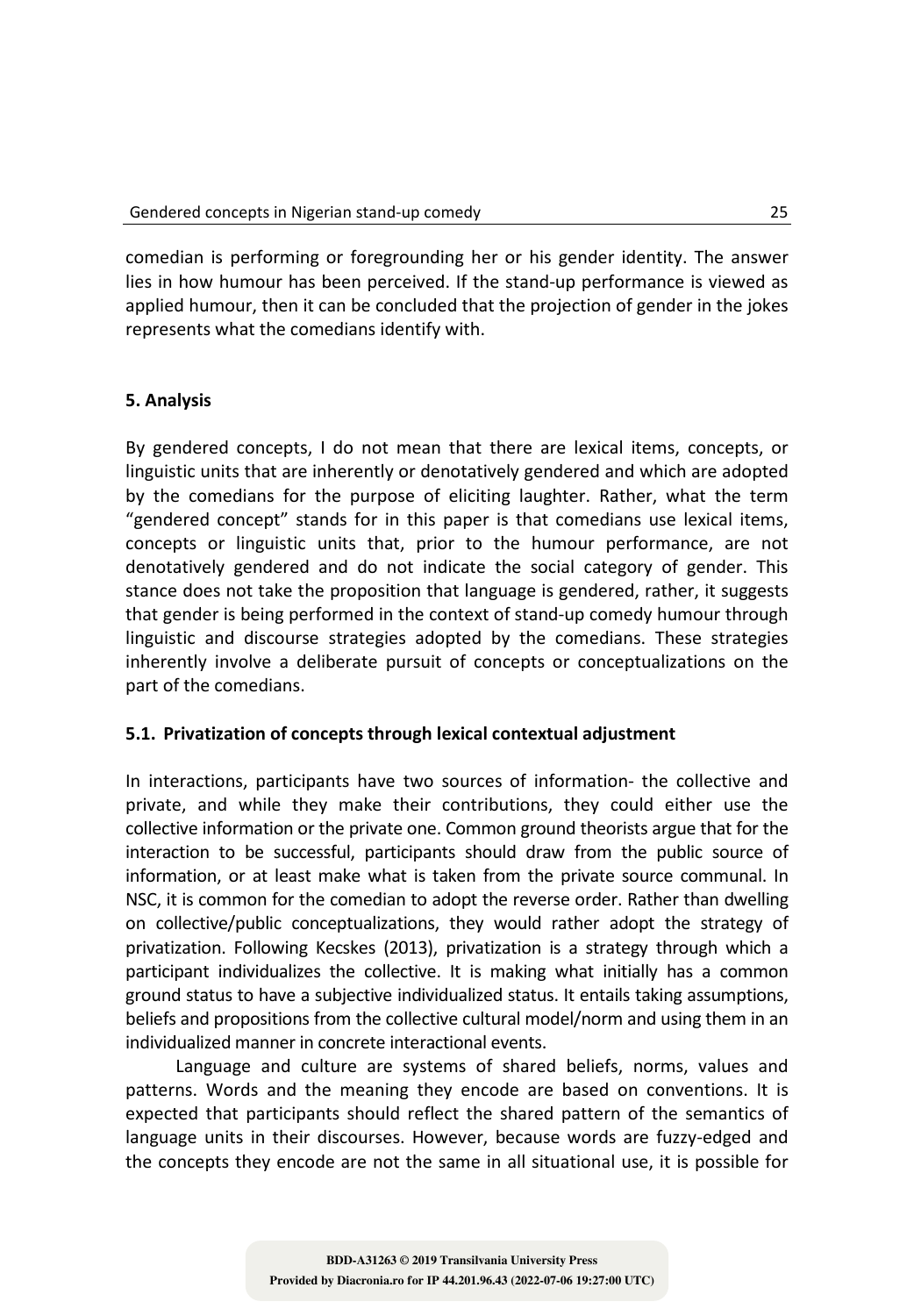comedians to use them in the individualized manner. In the stand-up context, the comedians take words and concepts from the shared linguistic and extralinguistic contexts, and then privatize them in the situational context of the performance. This happens whenever a comedian takes a word and gives it a new meaning and it is common whenever stand-up comedians are focusing on gendered practices and identities. Privatization of concepts is achieved via established linguistic meaning making strategies and/or interpretation strategies such as *ad hoc* concept creation and extending the meaning of already existing lexical items (loosening or broadening). Excerpts 1 and 2 below exemplify this.

## (1) [Basketmouth]

Now in the 80s, there were no GSM, no phones So, if you tell your wife that honey, I am going to work, You are going to work. Whenever you come back is when you come back If you say you are in a board meeting all day, you are in a board meeting all day Try it today, honey I was in a board meeting that's why I didn't pick your call; She would say show me; then you would see men in the hotel Looking for board meeting room in the hotel. Manager, did you have any board meeting? Oh God. Call your staff Call your staff, make them to wear white so that we would have a little snapchat. Jesus Christ.

Telecommunication has messed things so bad.

Excerpt 1 is taken from a routine in which the comedian, Basketmouth, makes jokes out of his marital relationship. The monologue could be easily understood, however, interpreting it necessarily includes considering how the comedian uses the terms *GSM*, *Phones, Snapchat* and *Telecommunication*. These lexical items belong to the semantic field of modern-day information and communication technology; therefore, they denote gadgets and means of communication. Another extralinguistic proposition that is derived by both the comedian and audience from their experience with the use of these gadgets is that they facilitate and make communication faster. The concept being indicated by these words is *modern means/ gadget of communication.* However, if Basketmouth kept to these meanings as the encoded concept in these lexical items as the frame for using them in his routine, his intention to elicit humorous effects in the audience would not be achieved. Therefore, he constructs a new concept and encodes it into the terms. His newly constructed concept now acts as the meaning for the terms in his humorous monologue.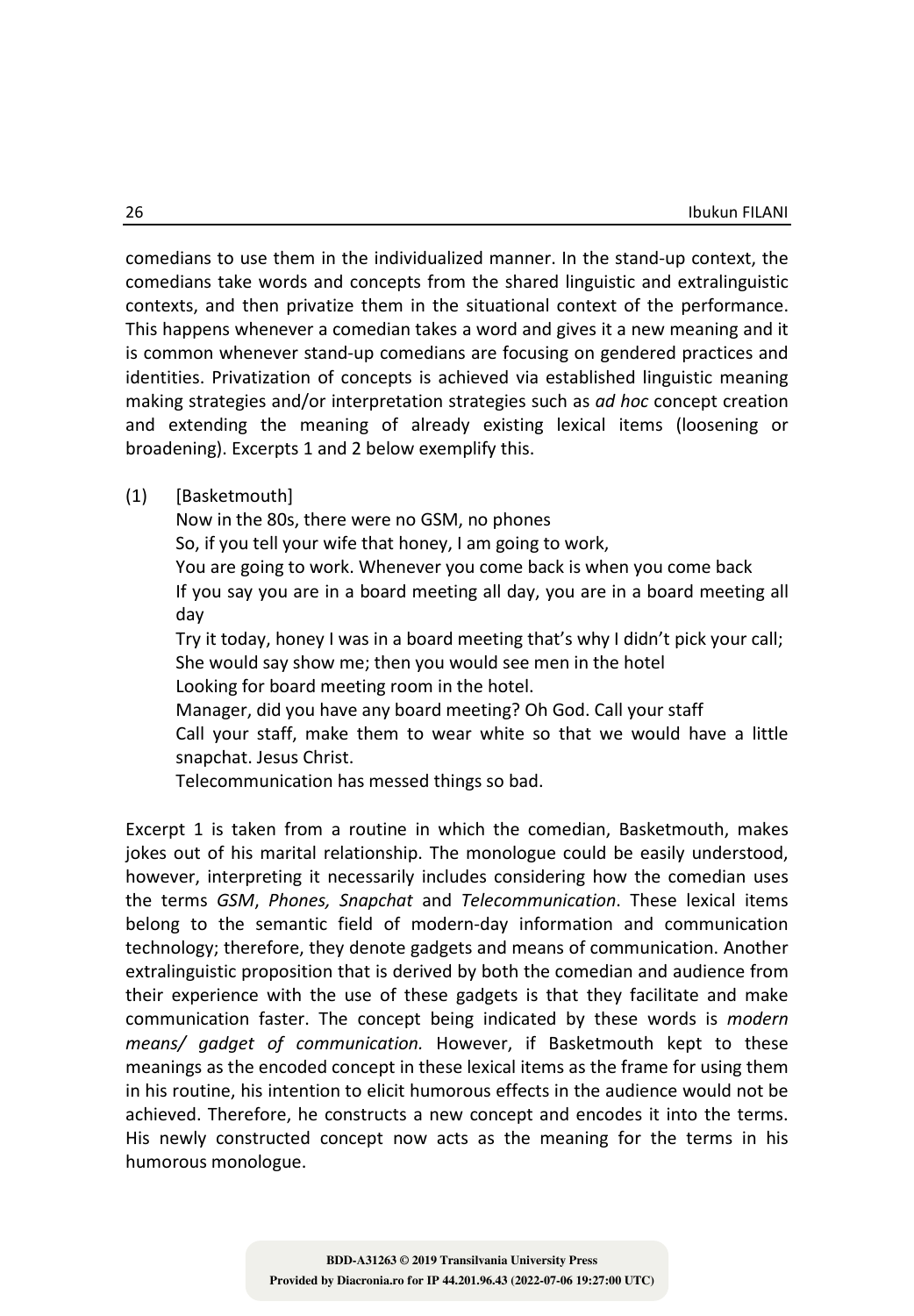It is important to comment on what guides the construction of the new concepts. His anecdote on his marital relationship motivates the choice of the individualized concept - *gadgets that mess things up and causes lots of problems between couples*. He begins the monologue with marital relationship in the 1980s before the invention of GSM and smart phones. Then, the husband, due to lack of verifiable means could lie about his movements and the wife would have to accept the husband's assertions about his movements and whereabouts. This trend could not continue because, with telecommunications, wives could verify or monitor the movements and whereabouts of their spouses as seen in the case and anecdote of Basketmouth. In this Basketmouth's routine, *GSM, phones* and *telecommunication* acquire a privatized concept that is motivated by the way the comedian represents his wife- a woman who controls her husband.

Basketmouth's use of a privatized concept entails a pragmatic strategy/ process which is lexical pragmatic adjustment. Allott and Textor (2012, 185) define lexical pragmatic adjustment "as the formation of an *ad hoc* concept that is narrower or broader in extension (or both) than the lexicalized concept involved." *Ad hoc* concept formation is the adjustment of meaning of a linguistic unit based on contextual information; such meaning must be inferentially derived (Carston 2010). In the present case, telecommunication and other terms are broadened to have a meaning the audience members would not have thought of.

Privatizing through lexical pragmatic adjustment in Basketmouth's routine is not an impulsive act, rather it is a well-thought strategy that is motivated by the kind of humorous story he was performing. Since the goal of the anecdote is to portray his wife, and by extension women in relationships, as burdensome and nagging, he has to extend the meaning of *telecommunications* to include *gadgets that are used in monitoring a partner's movement.*

(2) [Funny Bone]

I do tell people, some kind natural things, as God was creating it, He had men in mind. Some things are masculine in nature. Women are not supposed to have it, e.g. snoring. If you see a girl snoring, slap her. It is highly... How can you snore like that? And on top that, women's snoring has backup You would hear (*made a sound like snoring then whistled*). What! Snoring! Second thing, Potbelly. A woman is not supposed to have potbelly. Potbelly is a celebration of man's foolishness.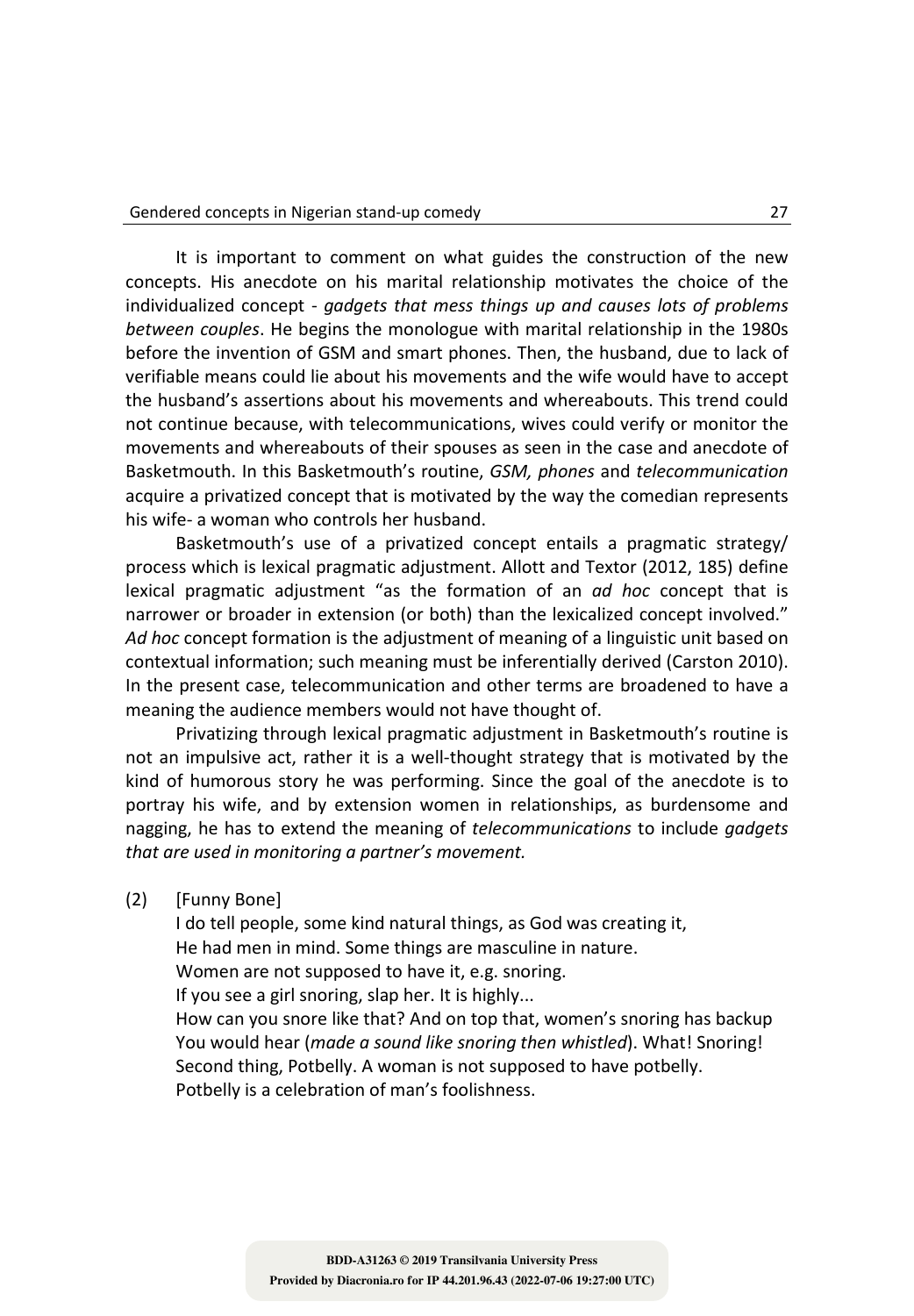That is why girls tuck in their belly from Nupe to Maitama2 (*gesticulates sucking-in the stomach and walks around the stage*) You will die!

Now some things are also feminine. Men are not supposed to have it.

To eye someone is a gift God gave to women. Men are not supposed to do it.

Although there is also lexical contextual adjustment of concepts in Excerpt 2, the privatization of concept in it is different from that Excerpt 1 in few ways. While there is no overt or explicit deployment of gender categorization in Excerpt 1, there is a direct and explicit use of stereotypes on gender behaviour in Excerpt 2. While gender categorization is only employed in talking about marital relationship in Excerpt 1, in Excerpt 2, it goes beyond being married and it is projected into a general feature regardless of social status or marital relationship. The implication of these differences is that Excerpt 1 demands more cognitive task from the audience than Excerpt 2 since there is no explicit reference to gender stereotyping in 1.

Three concepts in Excerpt 2 are significant for the present analysis: *Snoring, Potbelly* and *eyeing*. These human body features are biological and have nothing to do with human sex or gender. However, in the routine, the comedian has endowed them with gendered meanings based on gender stereotyping existing in the macro context of the performance and through the process of broadening the meaning of the expressions. The words *Snoring* and *potbelly* denotatively mean noisy breathing during sleep and round and large stomach that sticks out. Also, *eyeing* means, in the Nigerian English context, to give a warning through a stern look<sup>3</sup>. However, in privatizing the meanings of *snoring* and *potbelly*, the comedian describes them as inherently and exclusively masculine biological features. Also, *eyeing* is seen as something that is exclusively feminine. This routine sets up a problem that the audience should realize and they should also avoid- female members of the audience must avoid snoring and having potbelly while the males must not gesticulate eyeing. Audience inference will show that the concepts are endowed with sexist meanings that are based on sociocultural knowledge of what the woman body should look like and what men should use their body for. Here, there is an implicit sexual objectification of both woman and man bodies by the

 $<sup>2</sup>$  Although Nupe is the name of an ethnic group, the comedian has used it here to indicate a location.</sup> Maitama is a district in Abuja, the country's capital city and the location of the comedy show.

<sup>&</sup>lt;sup>3</sup> Eyeing in Nigerian English is transliterated from Nigerian languages. To the best of the researcher's knowledge, there is no Standard British Word that captures it. To eye entails rolling the eyes while moving the eyelids up and down. This facial gesture is interpreted as giving a stern warning through looks.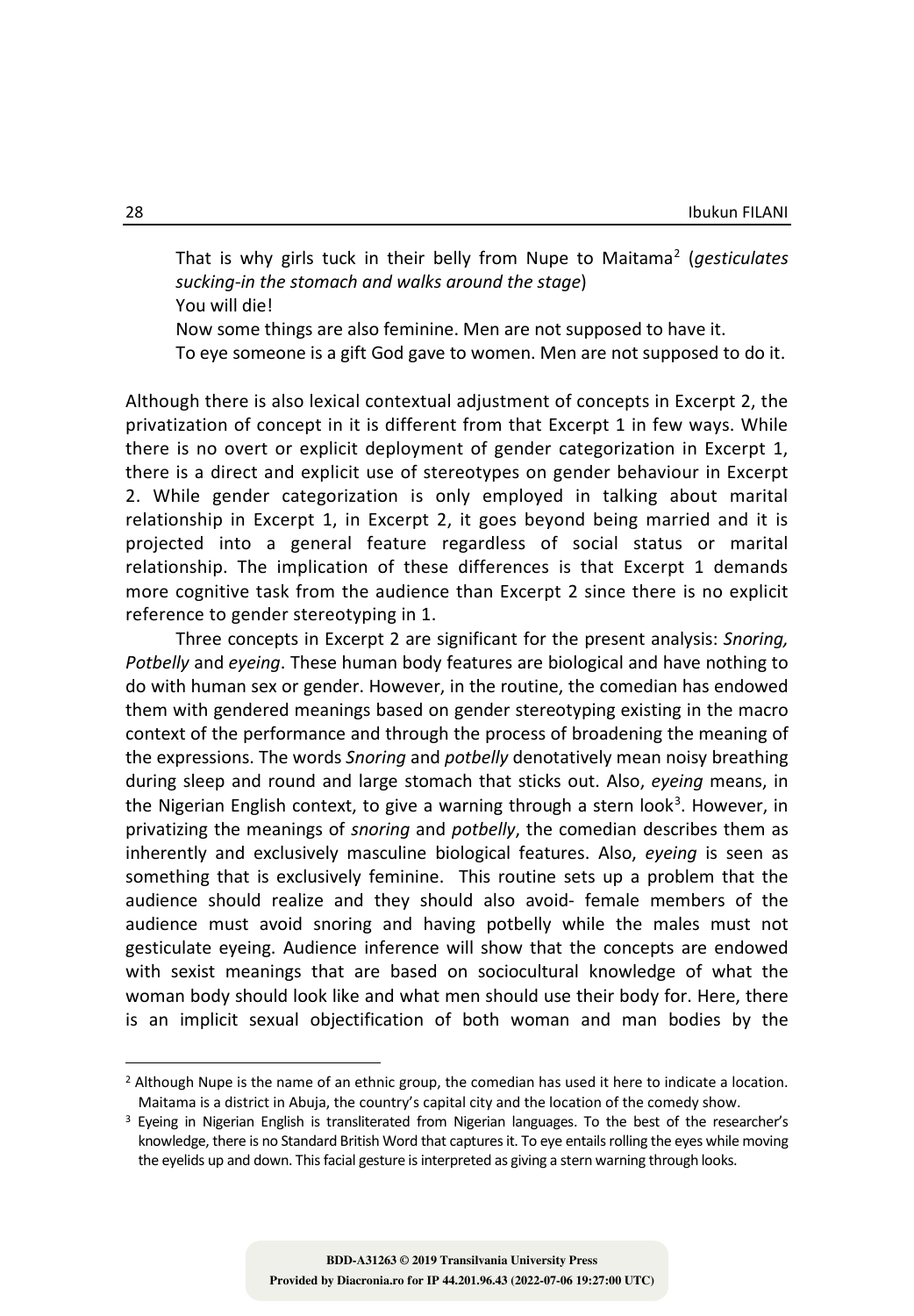comedian. While the sexual objectification theory claims that "women are sexually objectified and treated as an object to be valued" (Szymanski *et al.* 2011, 7), the comedian has extended this to include the male body.

# **5.2.** *Ad hoc* **conceptual coherence in the monologues**

Coherence refers to the content-based or semantic connections of a text. According to Baker and Ellece (2011, 16), it "refers to the ways a text is made semantically meaningful." In the Hallidayan sense, the term is used to underscore the meaning ties of words and sentences in a text. For a narrative genre like standup comedy to be felicitous, there must be "content-based connections" in the utterances of the comedian. Also, all the communicative acts of the comedian must address the same pragmatic presupposition (Mey 2001, 153-154).

In NSC, *ad hoc* conceptual coherence follows from lexical pragmatic adjustment. The implicature derived from lexical pragmatic adjustment is usually sustained by the comedian throughout the narration of an anecdote, and sometimes, the monologue. This amounts to the comedian expanding the success derived from instantiating the new concept. Generally, *ad hoc* concept formation conjures from the audience a "surprise effect" (Giora 1991) since the lexical item has not been thought to connote such a concept. Rhetorically, therefore, it feeds incongruity. Also, when concepts are instantiated by the comedians, the audience are always looking forward to seeing how the comedians will use them. The concepts create a frame for the audience for interpreting the rest of the monologue. The comedian expands the effect of lexical pragmatic adjustment by creating *ad hoc* coherence of the lexical item/concept with other linguistic units in their monologues.

This is seen in Basketmouth's monologue which is the source of Excerpt 1. Having instantiated the newly encoded concept for telecommunication gadgets, he goes further to exemplify how every conversation with his wife always ends up with the woman saying *Honey give me your phone, open your phone for me.* Also, in the routine of Okey Bakasi in which he jokes about women, he describes women as the *most powerful people God made* and then explicitly encodes the concept *very difficult to control.* After this, the comedian goes further to illustrate what it means to be *the most powerful people God made* and the encoded concept, *very difficult to control.* To start with, he mentions Jesus Christ who selected only men as his disciples not because there were no women, but because he selected *people whom he could control*. Unlike James and John who immediately followed Jesus, had Jesus called any woman, the woman would have asked, *Who are you? Follow you to where?* Just as in the Basketmouth performance, there is consistent content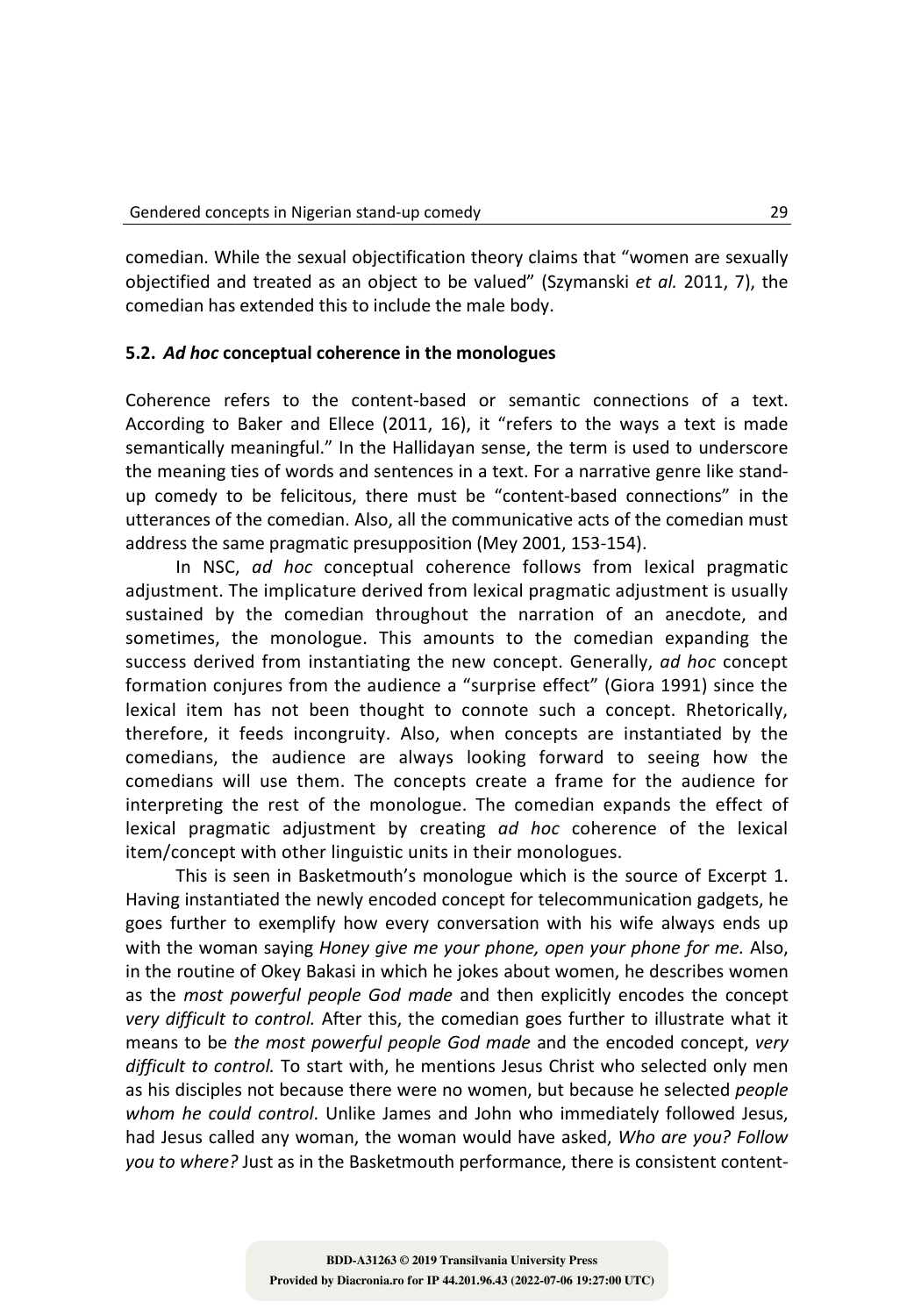based connection in the utterances of Okey Bakasi as well as pragmatic presuppositions that keep leading the audience to the notions *Women are powerful* and *women are difficult to control*. A similar pattern is also seen in Helen Paul's use of the word *wisdom* while focusing on the social bias in dating that prevent the females from asking out the males.

(3) [Helen Paul]

Women, be using wisdom. As I am, I said it now, I have branded myself. Because I am small, people don't look at me two times but now people take a second look at me. This place now is packaged, (*touching her breast*) let me show you (*brings out the clothes with which she padded her brassier*). Total package. We like to package so that boys will not be sieving us away. I even packaged this place too (*touching her buttocks and bringing out the clothes with which she padded her buttocks*). Total packaging.

In Excerpt 3, the lexical item *wisdom* is what she pragmatically encodes with the concepts *packaging* and *branding.* In this routine, wisdom is not just knowledge or insight, rather it is an act which all ladies must employ in order to enhance their attractiveness. Thus, in her routine, *wisdom* connotes *packaging* and *branding.* It should be noted that these two terms too have a singular concept encoded in them by Helen Paul, which is also derived contextually in the joke through the process of lexical pragmatic adjustment. Ordinarily, packaging and branding are registers of marketing that denote the preparation and promotion of goods and services. However, in the comedienne's routine, they have been broadened to mean *methods or means by which a lady can enhance her physical appearance.* Specifically, they mean not just being fashionable but improving appearance through any means which she demonstrates by removing her wig and the clothes with which she had padded her brassiere and pants to make her breast and buttocks look bigger. Although this excerpt could be interpreted in diverse ways, the focus here is on how the comedian has defined the term *wisdom* to meaning *packaging* and *branding* (enhancing physical appearance), and how she has strategically connected all her communicative acts on the stage to indicate what she meant. In the pragmatic view (e.g. Mey 2001), the acts and the linguistic utterances of Helen Paul suggest the same pragmatic presupposition and they connect meaning wise. This has been termed *ad hoc*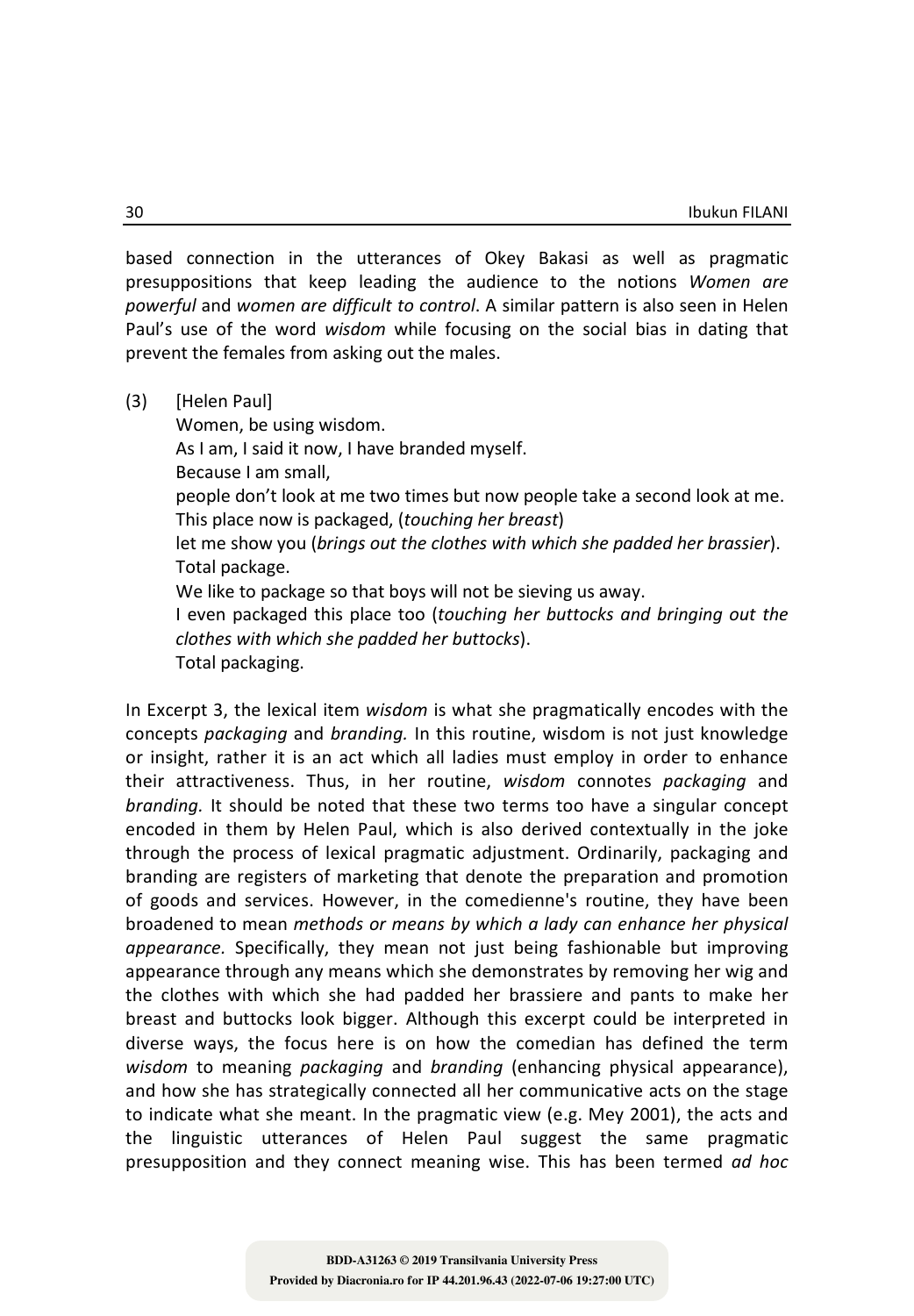conceptual coherence because, ordinarily, there is no same semantic relationship between these terms, however, in the context of the monologues the comedians have created a meaning connectedness between them. Furthermore, Helen Paul's use of *packaging* and *branding* agrees very much with feminists' theory of the objectification of the female body (Mills 1995, Szymanski *et al.* 2011). Helen Paul objectifies her breast and buttocks as objects of male sexual desire by demonstrating packaging. By doing this, she fragmented and depersonalized her body features to be enjoyed by men.

# **5.2. Foregrounding pragmatic presuppositions and sociocultural positioning on gender**

A consistent pattern found in these routines on gender categorization in which lexical items are embedded with gendered meanings is the foregrounding of pragmatic presuppositions on gender and sociocultural mappings of gender construction. The routines are discourses in which the speakers are projecting their background beliefs on gender on one hand and expressing what they believe is common knowledge on the other. Because the textual information, the encoded denotations in the lexical choices in the routines, does not necessarily bring up presuppositions on gender categorization, the comedians adopt the pragmatic strategies of contextual lexical adjustment that involves *ad hoc* concept formation. As shown in the analysis above, it is in this manner that the comedians foreground gender categorization.

Using pragmatic presupposition implies that stand-up comedy performance is based on the comedian's manipulation of shared cultural beliefs. In the present analysis, such beliefs are assumptions that are based on being a male or a female and on how a people should act because of their gender. According to Yus (2004, 324),

much of the enjoyment in the audience comes from the collective realization that certain assumptions made manifest by the comedian are in fact mutually manifest to the audience, 'cultural' in a broad sense, which adds to an overall improvement of the audience's encyclopedic knowledge of how their social environment is organized and on the rules concerning social behavior.

Furthermore, the audience find the monologues humorous because the comedians use their routines to foreground, reinforce, challenge or manipulates such knowledge (Yus 2004; 2016; Sunday and Filani 2018). What is seen in the present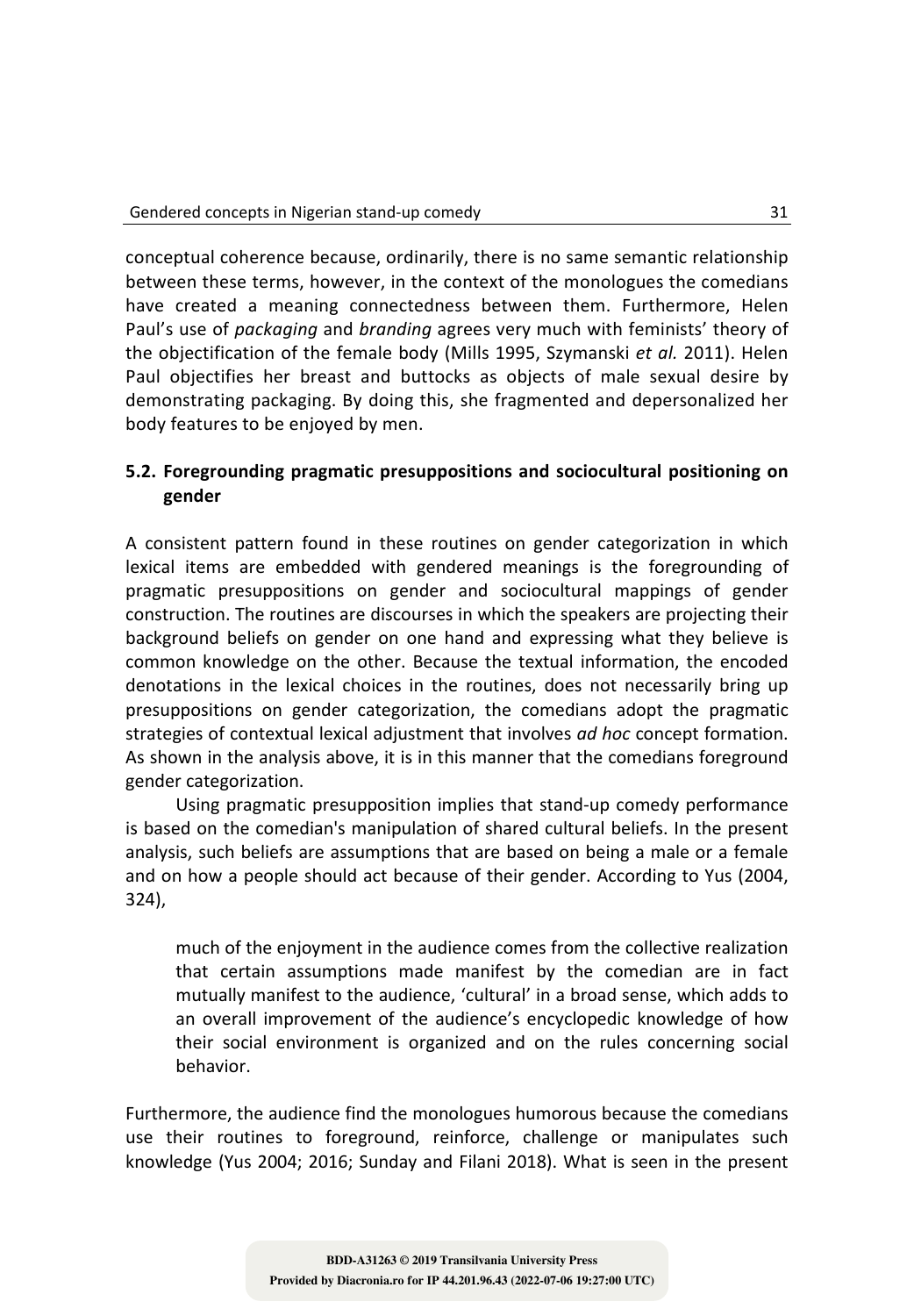analysis on Nigerian stand-up comedians' adoption of gendered concepts is the constant use of Nigerian cultural representations on gender categorization, with the foregrounding and strengthening of such representations.

#### **6. Conclusion**

This essay has examined the role that concept formation plays in stand-up humour performance. Specifically, the paper focuses on the way Nigerian stand-up comedians implicitly embed gendered meanings into their lexical choices. It is argued that such a strategy is made possible because of the open-endedness nature of words: as much as words have encoded semantic concepts and contextual variation in the use of such concepts, there is the possibility of privatizing, broadening or loosening the scope of the concepts. As creative distorters who play on and with language (use), stand-up comics manipulate contextual variation of concepts in their routines. This paper, which focuses on gendered concepts, has shown how this is carried out in the Nigerian stand-up situation. It is argued that the lexical choices of the comedians are not in themselves gendered, however, since they are open ended, the comedians extend their meanings to reflect the gender categorization existing in the macro sociocultural context of the performance. By focusing on how Nigerian stand-up comedians pursue and instantiate concepts in their jokes, the paper has shown that analyzing gender stereotyping in jokes does not necessarily need to include focusing on the targets of the jokes as shown in some studies (e.g. Cendra *et al.* 2019).

#### **References**

- Adetunji, Akin. 2013. "The Interactional Context of Humour in Nigerian Stand-Up Comedy". *Pragmatics* 23(1): 1-22.
- Allot, Nicholas and Mark Textor. 2012. "Lexical Pragmatic Adjustment and the Nature of *Ad hoc* Concepts". *International Review of Pragmatics* 4: 185-208.

Attardo, Salvatore. 1994. *Linguistic Theories of Humour.* Berlin: Mouton de Gruyter.

Attardo, Salvatore. 2011. "Humour". In *Discursive Pragmatics,* ed. by Jan Zienkowski, Jan-Ola Östman, Jef Verschueren, 135-155. Amsterdam: John Benjamins.

- Baker, Paul and Sibonile Ellece. 2011. *Key terms in discourse analysis.* London: Continuum.
- Butler, Judith. 1988. "Performative acts and gender constitution: an essay in phenomenology and feminist theory". *Theatre Journal* 40(4): 519-531.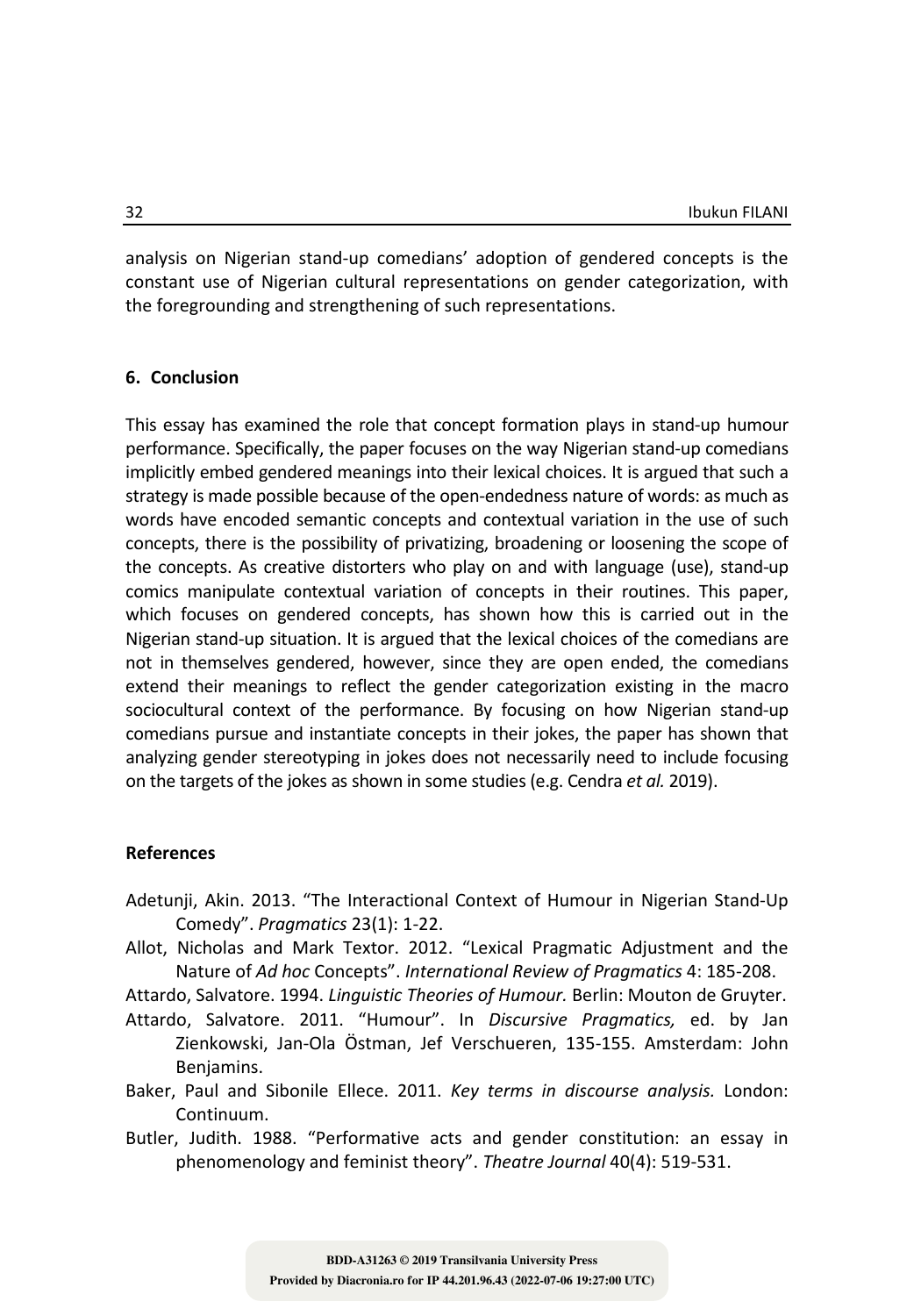- Carston, Robyn. 2010. "Lexical pragmatics, ad hoc concepts and metaphor: a relevance theory perspective". *Italian Journal of Linguistics* 22(1): 153-180.
- Cendra, Anastasia N., Teresia D. Triutami, and Barli Bram. 2019. "Gender stereotypes depicted in online sexist jokes". *European Journal of Humour Research* 7(2): 44-66.
- Chiaro, Delia and Raffaella Bacolini. 2014. "Humor: A many gendered thing". In *Gender and humour. interdisciplinary and international perspectives,* ed. by Delia Chiaro, and Raffaella Bacolini, 1-9. London: Routledge.
- Christie, Christine. 2000. *Gender and language: Towards a feminist pragmatics.* Edinburgh: Edinburgh University Press.
- Eckert, Penelope and Sally McConnell-Ginet. 2003. *Language and gender.* Cambridge: Cambridge University Press.
- Filani, Ibukun. 2015a. "Discourse Types in Stand-Up Performances: An Example of Nigerian Stand-Up Comedy". *European Journal of Humour Research* 3(1): 41-60.
- Filani, Ibukun. 2015b. "Stand-Up Comedy as an Activity Type". *Israeli Journal of Humour Research* 4(1): 73-97.
- Geeraerts, Dirk. 2010. *Theories of Lexical Semantics.* Oxford: Oxford University Press.
- Gilbert, Joanne R. 2004. *Performing Marginality: Humour, Gender, and Cultural Critique.* Detroit: Wayne State University Press.
- Giora, Rachel. 1991. "On the Cognitive Aspects of the Joke". *Journal of Pragmatics* 16: 465-485.
- Greenbaum, Andrea. 1999. "Stand-Up Comedy as Rhetorical Argument: An Investigation of Comic Culture". *Humour: International Journal of Humour Research* 12(1): 33-46.
- Holmes, Janet. 2006. "Sharing a Laugh: Pragmatic Aspects of Humour and Gender in the Workplace". *Journal of* Pragmatics 36: 26-50.
- Jackendoff, Ray. 2002. *Foundations of Language: Brain, Meaning, Grammar Evolution.* Oxford: Oxford University Press.
- Kecskes, Istvan. 2013. *Intercultural Pragmatics.* Oxford: Oxford University Press.
- Laineste, Liisi. 2008. "Politics of Joking: Ethnic Jokes and Their Targets in Estonia (1890s–2007). *Folklore: Electronic Journal of Folklore* 40: 117–146.
- Lockyer, Sharon. 2011. "From Toothpick to Dropping Vaginas: Gender and Sexuality in Joan Rivers' Stand-Up Comedy Performance". *Comedy Studies* 2(2): 113-123.
- Mey, Jacob L. 2001. *Pragmatics: An Introduction* (2nd ed.). Malden: Blackwell Publishing.
- Meyerhoff, Miriam. 1996. "Dealing with Gender Identity as a Sociolinguistic Variable". In *Rethinking Language and Gender Research: Theory and Practice,*  ed. by Victoria L. Bergvall, Janet M. Bing, Alice F. Freed, 202-227. London and New York: Longman.